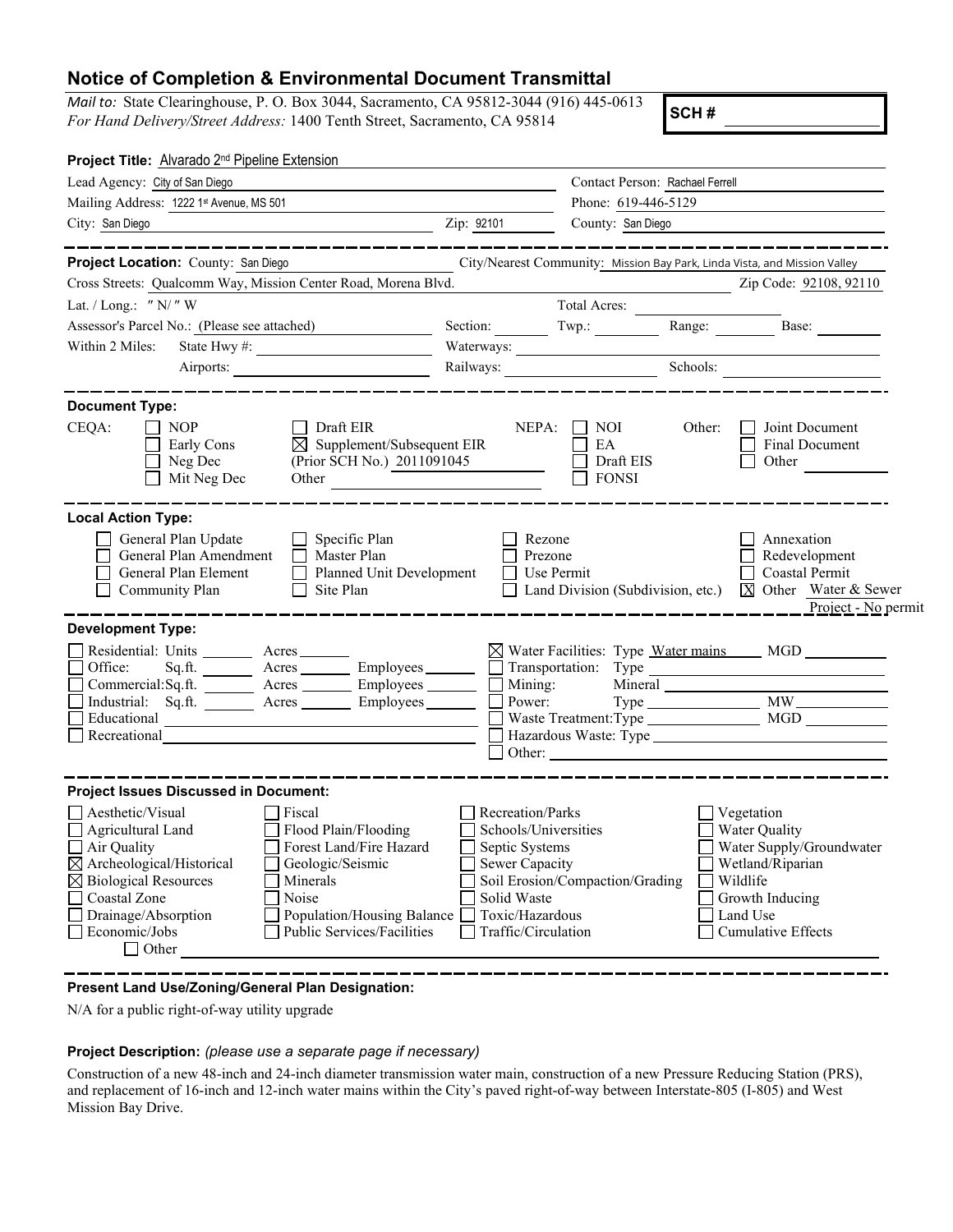## **Reviewing Agencies Checklist**<br>Lead Agencies may recommend State Cle

| Lead Agencies may recommend State Clearinghouse distribution by marking agencies below with and "X".<br>If you have already sent your document to the agency please denote that with an "S". |                                                      |  |  |
|----------------------------------------------------------------------------------------------------------------------------------------------------------------------------------------------|------------------------------------------------------|--|--|
| Air Resources Board                                                                                                                                                                          | Office of Emergency Services                         |  |  |
| Boating & Waterways, Department of                                                                                                                                                           | Office of Historic Preservation                      |  |  |
| California Highway Patrol                                                                                                                                                                    | Office of Public School Construction                 |  |  |
| CalFire                                                                                                                                                                                      | Parks & Recreation                                   |  |  |
| Caltrans District #                                                                                                                                                                          | Pesticide Regulation, Department of                  |  |  |
| Caltrans Division of Aeronautics                                                                                                                                                             | <b>Public Utilities Commission</b>                   |  |  |
| Caltrans Planning (Headquarters)                                                                                                                                                             | $\frac{1}{2}$ Regional WQCB #                        |  |  |
| Central Valley Flood Protection Board                                                                                                                                                        | Resources Agency                                     |  |  |
| Coachella Valley Mountains Conservancy                                                                                                                                                       | S.F. Bay Conservation & Development Commission       |  |  |
| <b>Coastal Commission</b>                                                                                                                                                                    | San Gabriel & Lower L.A. Rivers and Mtns Conservancy |  |  |
| Colorado River Board                                                                                                                                                                         | San Joaquin River Conservancy                        |  |  |
| Conservation, Department of                                                                                                                                                                  | Santa Monica Mountains Conservancy                   |  |  |
| Corrections, Department of                                                                                                                                                                   | <b>State Lands Commission</b>                        |  |  |
| Delta Protection Commission                                                                                                                                                                  | <b>SWRCB: Clean Water Grants</b>                     |  |  |
| Education, Department of                                                                                                                                                                     | SWRCB: Water Quality                                 |  |  |
| <b>Energy Commission</b>                                                                                                                                                                     | <b>SWRCB: Water Rights</b>                           |  |  |
| Fish & Game Region #7                                                                                                                                                                        | Tahoe Regional Planning Agency                       |  |  |
| Food & Agriculture, Department of                                                                                                                                                            | Toxic Substances Control, Department of              |  |  |
| General Services, Department of                                                                                                                                                              | X<br>Water Resources, Department of                  |  |  |
| Health Services, Department of                                                                                                                                                               |                                                      |  |  |
| Housing & Community Development                                                                                                                                                              |                                                      |  |  |
| Integrated Waste Management Board                                                                                                                                                            |                                                      |  |  |
| Native American Heritage Commission                                                                                                                                                          |                                                      |  |  |
| Local Public Review Period (to be filled in by lead agency)<br>Starting Date June 7, 2021<br><u> 1980 - Johann Barbara, martin a</u>                                                         | Ending Date July 7, 2021                             |  |  |
| Lead Agency (Complete if applicable):                                                                                                                                                        |                                                      |  |  |
|                                                                                                                                                                                              |                                                      |  |  |
|                                                                                                                                                                                              |                                                      |  |  |
|                                                                                                                                                                                              | Phone:                                               |  |  |
| Phone:                                                                                                                                                                                       |                                                      |  |  |
| <b>Signature of Lead Agency Representative:</b>                                                                                                                                              | Rachael Ferrell<br>Date: 6/3/2021                    |  |  |

Authority cited: Section 21083, Public Resources Code. Reference: Section 21161, Public Resources Code.